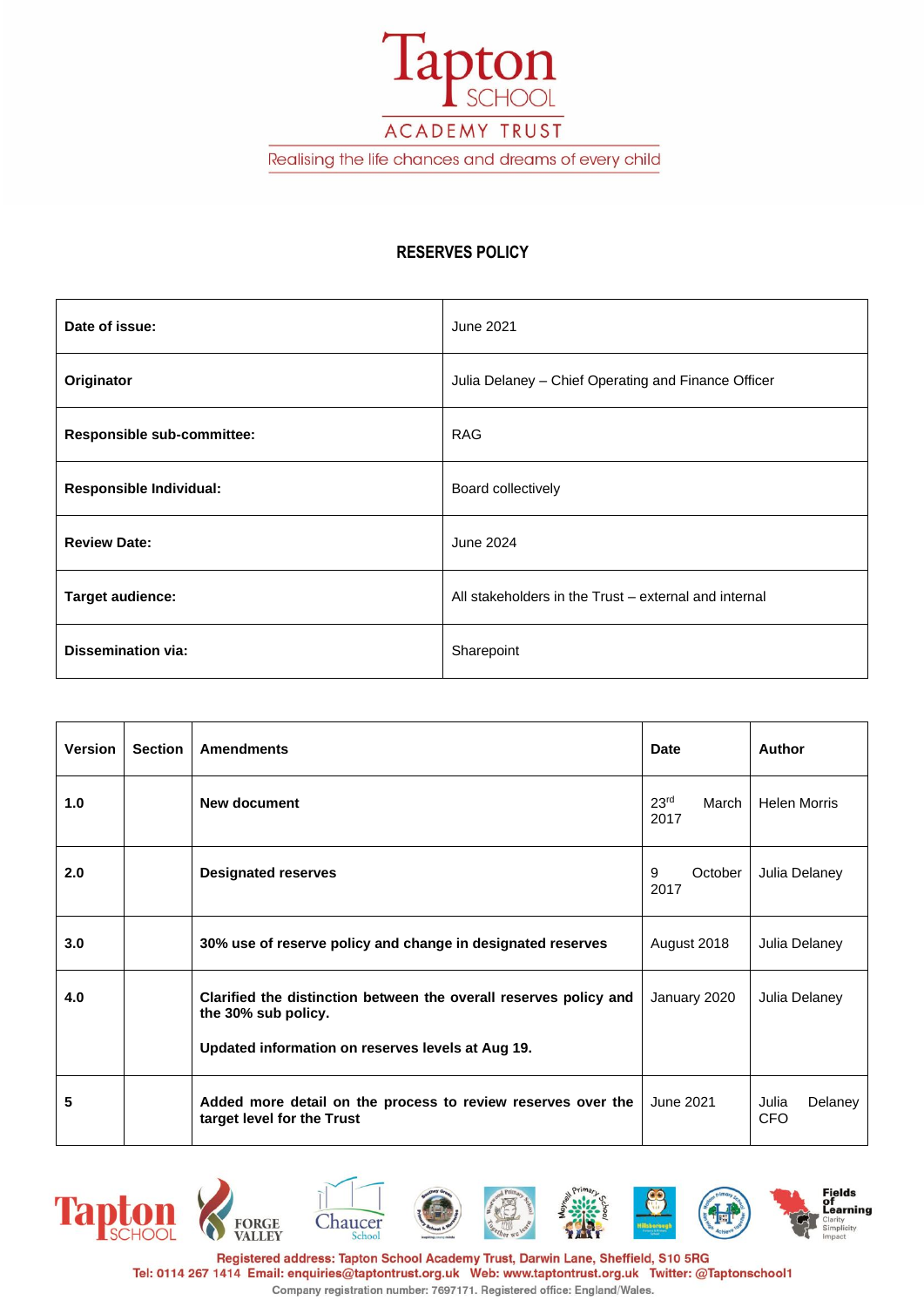# **Contents**

- 1 Introduction
- 2 Purpose of this Policy
- 3 Policy
- 4 Roles and Responsibilities



Registered address: Tapton School Academy Trust, Darwin Lane, Sheffield, S10 5RG Tel: 0114 267 1414 Email: enquiries@taptontrust.org.uk Web: www.taptontrust.org.uk Twitter: @Taptonschool1 Company registration number: 7697171. Registered office: England/Wales.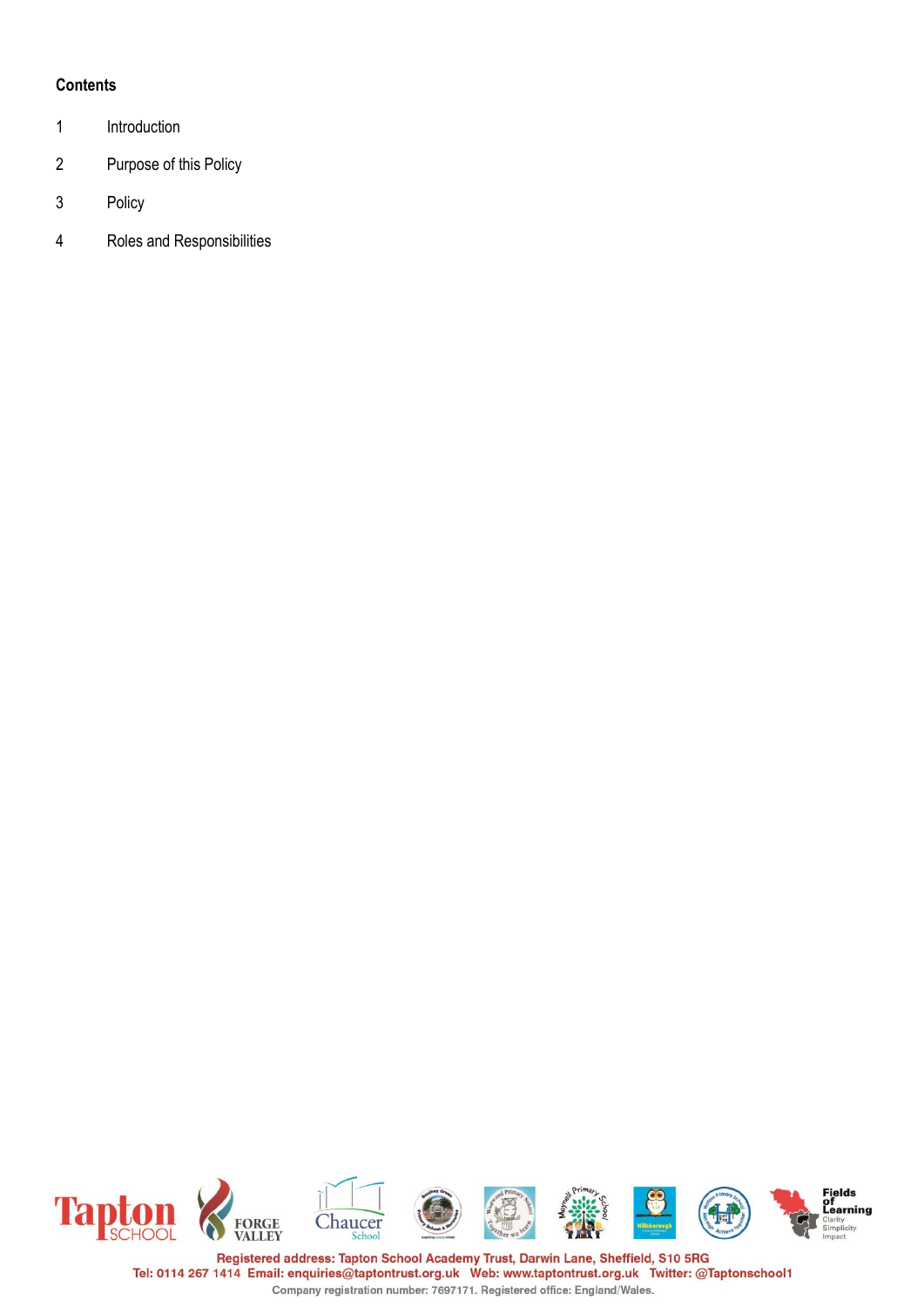## **1. Introduction**

- 1.1 This policy sets out the reserves policy of the Trust
- 1.2 Under Charity SORP we must disclose our Reserves policy to stakeholders in our annual statutory accounts
- 1.3 The reserves policy is in place to protect its activities by providing a financial comfort zone against an unpredictable environment, fluctuations in funding or student numbers and to make sufficient provision for future cash flow requirements and capital procurement. The Board are mindful of the requirement that GAG funding should be spent on current pupils. The policy also provides the framework for future strategic planning and decision-making.

The reserves policy and the establishment of ranges is based upon an annual risk assessment of the internal and external operating environment, as well as having a due regard for the nature of activities under taken by TSAT for its beneficiaries.

# **2. Purpose**

- 2.1 This policy sets out the minimum level of unrestricted reserves required in order that the Board is able to maintain a structure of prudent financial management whilst continuing as a going concern and is reviewed annually. In addition funds are held to enable the wind up of the Trust if the Directors feel it is no longer viable to continue
- 2.2 The Trustees take into consideration the future plans of each Academy, the uncertainty over future income streams and other key risks identified during the risk review. The most significant as with all Multi Academy Trusts (MAT) being the Local Government Pension scheme (LGPS) deficit held as a long term liability
- 2.3 Unrestricted reserves support fluctuations in income, such as reduced student numbers or unexpected expenditure, such as urgent maintenance
- 2.4 To establish the policy for designation of reserves for specific projects or expenditure
- 2.5 To set out procedures for restricted funds where the funder or donor specifies how funds are to be spent.

## **3. Policy**

## **3.1 Overall Trust Reserves policy**

**We aim to maintain sufficient Free reserves plus Restricted GAG reserves to meet the ongoing running costs of the Trust for 0.5-1.5 months.** This level of reserves ensure we can cover any gap between funds raised and the ongoing costs, as well as to cover for any emergency requirement for funding. It takes into account the nature of our funding from the EsFA.

## 3.1.1 **Sub policy**

 The Trust Board may approve (as long as this is within the overall Trust reserve policy) schools to use up to a maximum of 30% of the brought forward reserves of the school reserves in any one year (to fund in year deficits) is (this is assessed on a school by school basis). In exceptional cases the school can request the in year deficit to exceed this level – this must be supported by a business case(s) setting out the strategic reasons for doing so, the impact this will achieve and the turnaround plan with timescales. . This may be approved if there are strategic reasons for the in year deficit and the Trust are satisfied that in the long term the school and Trust are a going concern. This would be evidenced by future cash and reserves forecasts for the school and Trust.

3.1.2 The level and number of designated reserves are at the Boards discretion. We designate reserves for strategic priority



Tel: 0114 267 1414 Email: enquiries@taptontrust.org.uk Web: www.taptontrust.org.uk Twitter: @Taptonschool1 Company registration number: 7697171. Registered office: England/Wales.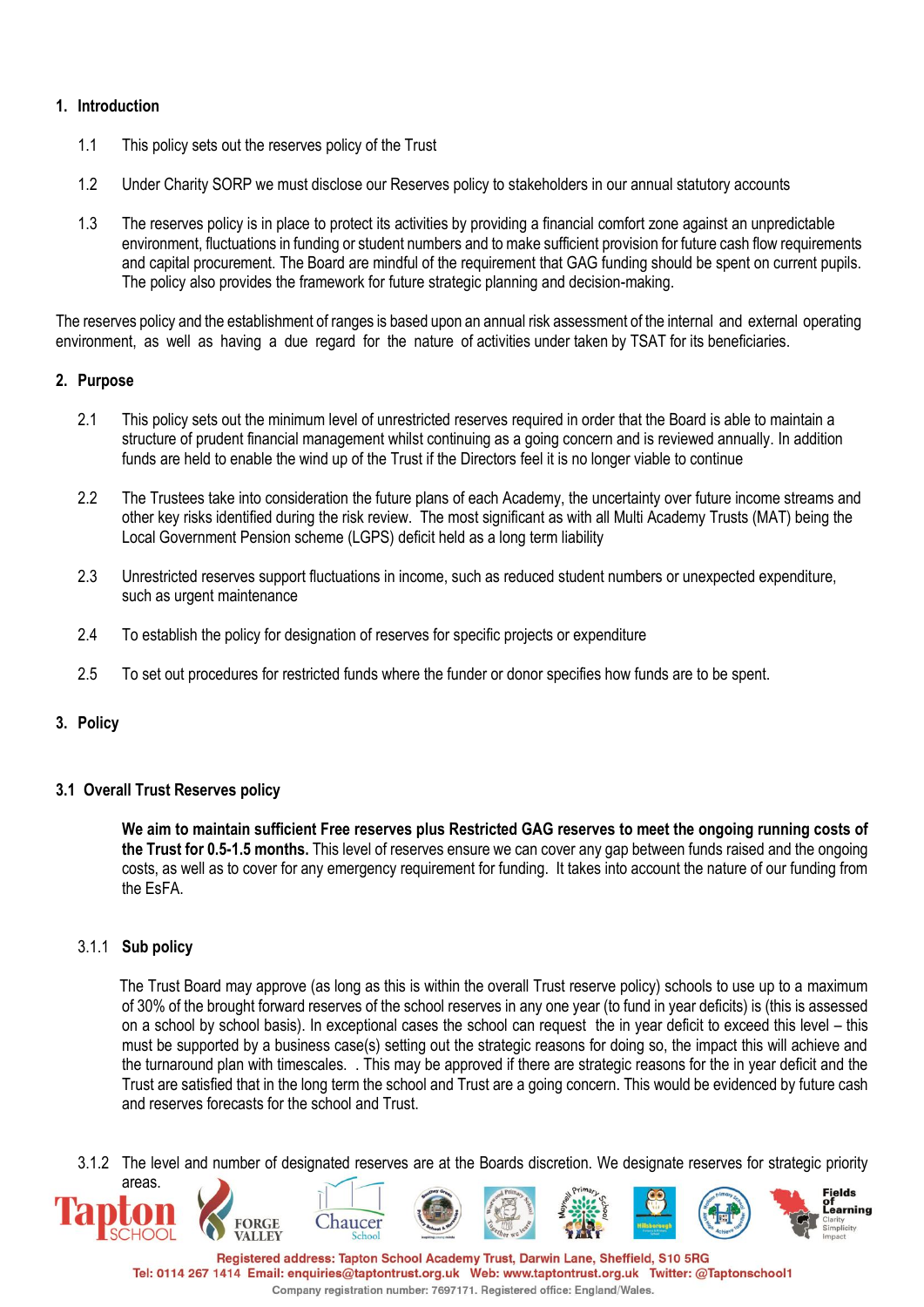- 3.1.3 Restricted funds will be recorded separately. Controls must be in place to ensure the funds are used for the purposes set out by the donor, this includes all restricted income and expenditure are recorded as such. Any changes in use of restricted funds will be agreed with the donor in advance.
- 3.1.4 The general principle is that GAG funds received by the school in year are for the benefit of the current students in the school. Reserves should generally only be built up to provide a contingency amount for unforeseen circumstances or to cover future capital or strategic commitments and plans. In particular schools that are not yet outstanding should not build up reserves significantly in excess of the amounts needed for the contingency and capital/strategic future plans.

### **3.2 Types of Reserves**

#### **3.2.1 Unrestricted Reserves**

Unrestricted Reserves (including Designated Reserves) are derived from income funds, grants or donations that can be spent at the discretion of the directors and in furtherance of any of the Trust's objectives.

Unrestricted Reserves will be achieved through operational efficiencies and any trading activities undertaken by the Trust.

Unrestricted Reserves which are not designated for particular purposes by the Trust, are **Free Reserves.**

#### **3.2.3 Designated Reserves**

If part of an unrestricted income fund is earmarked for a particular project it may be designated as a separate fund, but the designation has an administrative purpose only, and does not legally restrict the directors' discretion to spend the fund.

Designated Reserves are reserves that have been set aside at the discretion of the Directors in furtherance of any of the Trust's objectives. Where a designation has been identified, the purpose and timing of any expenditure must be explained.

The target range for any Designated Reserve will be determined by the nature of the designation itself; the reserves will be derived from unrestricted and restricted funds where applicable.

At 31 August 2019 the level of designated reserves was £0.7m.

## **3.2.4 Restricted Reserves – non GAG**

Restricted Reserves are funds which have restricted usage set by the provider of the funds. These may be restricted income funds, grants or donations that are spent in furtherance of the objects of the Trust where the nature of expenditure has been defined by the donor; or they may be endowment funds, where the funds or assets are required to be invested or retained for actual use, rather than spent.

#### **3.2.4 Restricted Reserves - GAG**

Restricted GAG Reserves relates to Department for Education (DfE) funding for schools restricted to the Funding agreement purposes.

#### **3.2.5 Restricted Reserves – Fixed Asset**

Restricted Capital Reserves to be spent on capital items are defined as Restricted Fixed Asset Reserves. This reserve is specifically held once and spent to depreciate those restricted assets in the balance sheet rather than charge through unrestricted reserves in the income and expenditure account. If the asset purchased with restricted capital monies on delivery can be deemed to have negated the restriction, then there is a movement between restricted and unrestricted reserves for the purpose of capital depreciation.

#### **3.2.6 Pension "Reserve" is not a reserve but a long term liability**



Registered address: Tapton School Academy Trust, Darwin Lane, Sheffield, S10 5RG Tel: 0114 267 1414 Email: enquiries@taptontrust.org.uk Web: www.taptontrust.org.uk Twitter: @Taptonschool1 Company registration number: 7697171. Registered office: England/Wales.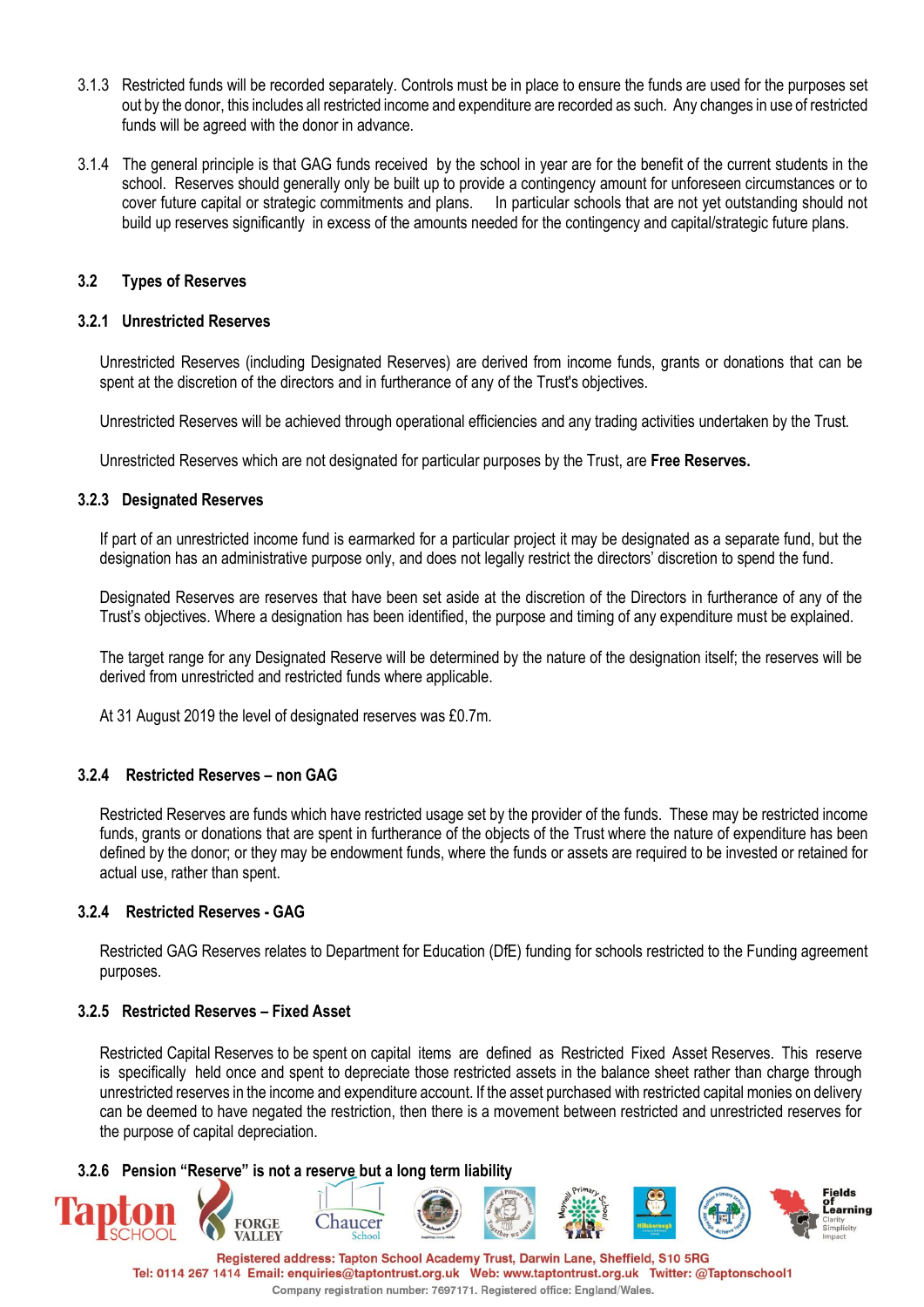The presence of a pension surplus or deficit will generally result in a cash flow effect for the Trust in the form of an increase or decrease in employers' pension shortfall/overpayments over a period of years. The Trust is confident that it can meet the current required pension deficit contributions from projected future income without significantly impacting upon its planned level of activities.

The Trust continues to calculate its reserves without setting aside a Designated Reserve to cover the pension liability, however, this will be reviewed each year, as the Trust is required to close the deficit shortfall over a period of 25 years by making cash payments to reduce the liability. The liability since the inception of the Trust has only risen.

## **3.3 Management of Reserves**

- 3.3.1 The target range for Trust reserves (excluding Fixed assets, Pension and Restricted (non GAG) is 0.5 1.5 months of running costs
- 3.3.2 The level of reserves is reported to the Finance and resources committee within the management accounts at each meeting and to the full Board on an annual basis
- 3.3.3 The triggers for action should be where the reserves are outside the range:
	- At the year end
	- Are forecast to be outside the range at the year end.
- 3.3.4 No action should be taken as a result of fluctuations during the financial year if the year end forecast is still expected to be within range.
- 3.3.5 If the Trust is not meeting its targeted level of reserves, then it should take action to ensure it can return to its targeted level within a reasonable period.
- 3.3.6 If our reserves are too low then this will involve preparing plans and a budget to improve the reserves position within a required time frame agreed by the Trustees.
- 3.3.7 Reserves held in excess of the target amount will be reviewed by the Trust on a regular basis and an appropriate range of options will be considered which might include releasing the funds into the revenue budget in furtherance of the Trust's objectives, assigning funds to appropriate designated reserves as may be determined by the Trust, or investing the funds to generate further income to allow expansion of the Trust's work. At a school and has excess reserves (in the 5 year plan) the Trust will consider releasing school funds to fund strategic priorities to improve the school – this will particularly be the case if the school is not yet outstanding or has strategic priorities to maintain its outstanding status. This will only take place if it does not impact on the financial sustainability of the Trust as a whole.
- 3.3.8 The movement of funds to and from the reserves identified (other than movements from restricted to unrestricted) above will be at the discretion of the Trust, or the appropriate sub-committee where delegated authority has been provided by the Board of Directors, subject to the restrictions which will remain attached to Restricted Funds (Revenue and Capital) and their use. The movement of funds from restricted to unrestricted must be subject to obtaining appropriate consent from the original donor of the funds.

## **3.4 Relationship between the Trust and its schools**

- 3.4.1 The Trust's funds are allocated to individual schools within the Trust,. There is no central funding therefore, should a school go into deficit, it is effectively being funded by all other schools within the Trust.
- 3.4.2 The Trust and individual schools are expected to set a budget using the GAG and other grants reasonably foreseen and matching expenditure to that income.



Tel: 0114 267 1414 Email: enquiries@taptontrust.org.uk Web: www.taptontrust.org.uk Twitter: @Taptonschool1 Company registration number: 7697171. Registered office: England/Wales.